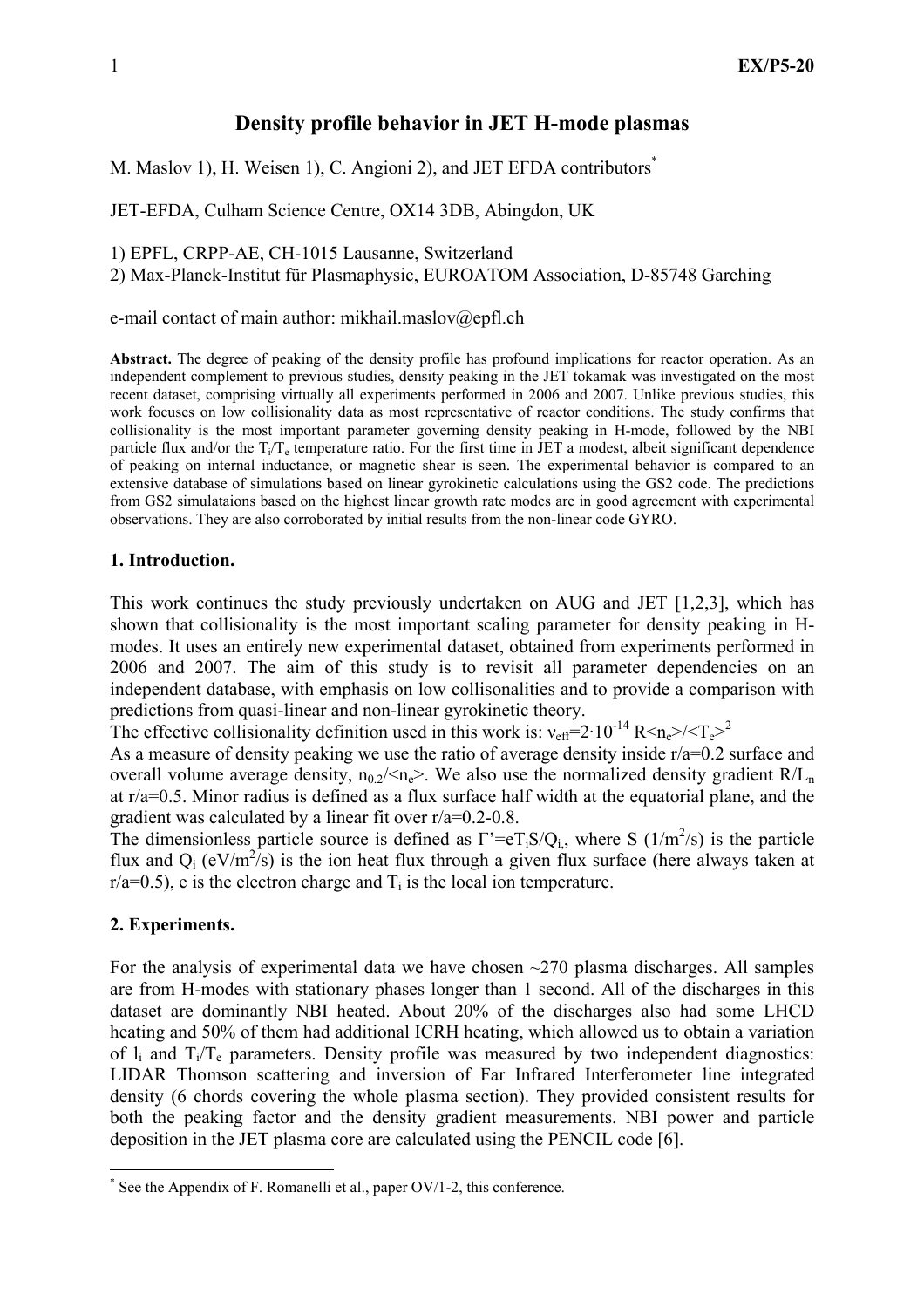

FIG 1. Density peaking (left) and normalized density gradient (right) as a function of the effective collisionality.

It was already shown in earlier JET experiments that density peaking in H-mode plasma scales with the logarithm of the effective collisionality [1-5]. The same tendency is clearly seen also in the recent JET plasmas studied in this paper (FIG. 1) with an additional feature: around  $v_{\text{eff}}$  0.5 there appears to be an inflexion point where the collisionality dependence disappears. The reason of this behavior may lie in the limited diagnostics resolution for measuring the edge part (pedestal) of the density profile. We limit our analysis to the low collisionality branch ( $v_{\text{eff}}$ <0.5), which represents the monotonic  $v_{\text{eff}}^{0.5}$  dependence and belongs to the relevant domain for ITER extrapolations.

The purpose of this experimental database analysis is to find the empirical relation(s) between density peaking and other dimensionless plasma parameters. We focus on the following 10 variables:  $v_{\text{eff}}$ ,  $\Gamma'$ ,  $\rho^*$  (the normalized Larmor radius),  $T_i/T_e$ ,  $q_{95}$  (safety factor at 95% of poloidal flux),  $\beta_N$ ,  $R/L_{Te}$ ,  $R/L_{Ti}$ ,  $l_i$  (internal inductance obtained from magnetic measurements), and  $\delta$  (triangularity at the last closed flux surface). They are well spread which allows us to study their respective bivariate correlations (TABLE 1).

|                         | $n_{02}/< n>$ | $R/L_n$ | 1/2<br>$v_{\text{eff}}$ | r,      | p*      | $T_i/T_e$ | $q_{95}$ | $\beta_N$ | $R/L$ <sub>Te</sub> | $R/L$ <sub>Ti</sub> |         | $\delta$ |
|-------------------------|---------------|---------|-------------------------|---------|---------|-----------|----------|-----------|---------------------|---------------------|---------|----------|
| $n_{02}/< n>$           |               | 0.92    | $-0.71$                 | 0.53    | $-0.13$ | 0.4       | $-0.05$  | $-0.36$   | $-0.22$             | 0.09                | 0.31    | $-0.52$  |
| $R/L_n$                 | 0.92          |         | $-0.67$                 | 0.54    | 0.02    | 0.41      | $-0.15$  | $-0.19$   | $-0.08$             | 0.08                | 0.3     | $-0.43$  |
| 1/2<br>$v_{\text{eff}}$ | $-0.71$       | $-0.67$ |                         | $-0.42$ | 0.25    | $-0.23$   | 0.13     | 0.5       | 0.25                | $-0.04$             | $-0.27$ | 0.69     |
| $\Gamma$                | 0.53          | 0.54    | $-0.42$                 |         | 0.24    | 0.93      | 0.05     | 0.06      | $-0.01$             | $-0.22$             | $-0.13$ | $-0.16$  |
| ρ*                      | $-0.13$       | 0.02    | 0.25                    | 0.24    | 1       | 0.4       | $-0.41$  | 0.88      | 0.48                | $-0.28$             | $-0.52$ | 0.58     |
| $T_i/T_e$               | 0.4           | 0.41    | $-0.23$                 | 0.93    | 0.4     |           | 0.04     | 0.18      | 0.1                 | $-0.19$             | $-0.27$ | $-0.03$  |
| $Q_{95}$                | $-0.05$       | $-0.15$ | 0.13                    | 0.05    | $-0.41$ | 0.04      | 1        | $-0.21$   | $-0.32$             | $-0.2$              | $-0.06$ | $-0.06$  |
| $\beta_{\rm N}$         | $-0.36$       | $-0.19$ | 0.5                     | 0.06    | 0.88    | 0.18      | $-0.21$  |           | 0.44                | $-0.42$             | $-0.48$ | 0.78     |
| $R/L$ <sub>Te</sub>     | $-0.22$       | $-0.08$ | 0.25                    | $-0.01$ | 0.48    | 0.1       | $-0.32$  | 0.44      | 1                   | 0.23                | $-0.01$ | 0.37     |
| $R/L$ <sub>Ti</sub>     | 0.09          | 0.08    | $-0.04$                 | $-0.22$ | $-0.28$ | $-0.19$   | $-0.2$   | $-0.42$   | 0.23                | 1                   | 0.54    | $-0.28$  |
| $l_i$                   | 0.31          | 0.3     | $-0.27$                 | $-0.13$ | $-0.52$ | $-0.27$   | $-0.06$  | $-0.48$   | $-0.01$             | 0.54                |         | $-0.45$  |
| $\delta$                | $-0.52$       | $-0.43$ | 0.69                    | $-0.16$ | 0.58    | $-0.03$   | $-0.06$  | 0.78      | 0.37                | $-0.28$             | $-0.45$ |          |

TABLE 1. Cross correlation coefficients between various experimental parameters ( $v_{\text{eff}}$  < 0.5)

In this work we will use the square root of effective collisionality instead of the logarithm. For the empirical analysis that substitution does not produce a significant difference, but it will be easier for the comparison with simulation results presented later in the paper.

As one can see, density peaking is strongly correlated with  $v_{\text{eff}}^{0.5}$ . The parameters  $\Gamma'$ ,  $T_i/T_e$  and δ show a moderate correlation,  $β_N$  and  $l_i$  have the lowest (barely visible) correlation with density gradients and the other parameters ( $q_{95}$ ,  $\rho^*$ ,  $R/L_{Te}$ ,  $R/L_{Ti}$ ) are not relevant at all, confirming conclusions from an earlier dataset on JET [2]. For multivariable regression analysis we will use the linear fit in the form:  $Y = c + sum((a_i \pm \sigma(a_i))^* X_i)$ , where Y is the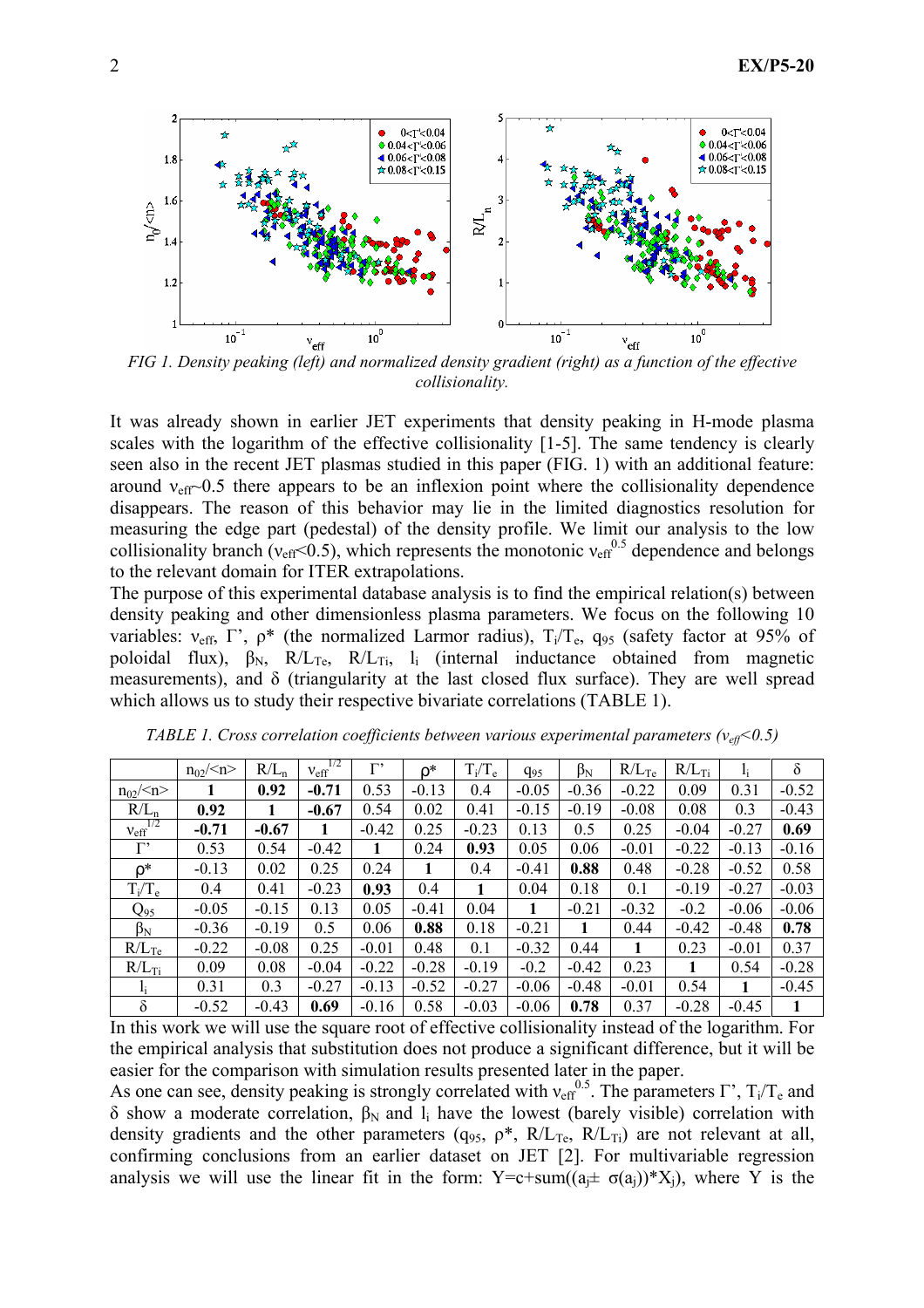regressed variable,  $X_j$  are the regression variables (those listed in the table above),  $a_j$  are the regression coefficients and  $\sigma(a_j)$  are the standard deviations of  $a_j$  and correspond to a 66% confidence interval.

The best empirical scalings obtained here for the peaking factor are:

 $n_{0.2}/< n_e$  $> = 1.96 \pm 0.04 - (0.88 \pm 0.07) v_{eff}^{0.5}$  $n_{0.2}$ /< $n_e$ >=1.78 $\pm$ 0.05 – (0.74  $\pm$  0.07)  $v_{eff}^{0.5}$  + (1.58 $\pm$ 0.32) Γ' (1)  $n_{0.2}$ /< $n_e$ >=1.74±0.05 – (0.81 ± 0.07)  $v_{eff}^{0.5}$  + (0.18±0.04)  $T_i/T_e$  $n_{0.2}$ /< $n_e$ >=1.43±0.10 – (0.63 ± 0.07)  $v_{eff}^{0.5}$  + (1.92±0.32)  $\Gamma$ <sup>2</sup>+ (0.34±0.09) l<sub>i</sub>  $n_{0.2}$ /< $n_e$ >=1.31±0.12 – (0.70 ± 0.07)  $v_{eff}^{0.5}$  + (0.25±0.04)  $T_i/T_e$  + (0.39±0.09)  $l_i$ The best empirical scalings obtained for the normalized gradient are:  $R/L_n = 4.59 \pm 0.21 - (3.95 \pm 0.38) v_{eff}^{0.5}$  $R/L_n=3.33\pm0.27-(2.99\pm0.38) v_{eff}^{0.5}+(10.6\pm1.7) \Gamma'$  $R/L_n=3.07\pm0.33-(3.47\pm0.36) v_{eff}^{0.5}+(1.23\pm0.21) T_i/T_e$  (2)  $R/L_n=2.32\pm0.56-(2.69\pm0.40) v_{eff}^{0.5}+(11.59\pm1.75) \Gamma^{\prime}+(0.99\pm0.49) l_1$  $R/L_n=1.67\pm0.64-(3.12\pm0.38) v_{eff}^{0.5}+(1.44\pm0.23) T_i/T_e+(1.28\pm0.51) l_i$ 

Parameters Γ' and  $T_i/T_e$  cannot be included into the same regression fit due to high degree of correlation between them (a coefficient of 0.93 in TABLE 1). The reason is in the properties of electron and ion heating produced by thermalizing beam particles [7], which results in ion heating being proportional to electron temperature for a fixed input NBI power,  $\Gamma$ '=eT<sub>i</sub>S/Q<sub>i</sub>~const·T<sub>i</sub>/T<sub>e</sub>. Relations connecting those parameters in our database are:

 $\Gamma$ ' = – (0.027±0.008) – (0.045±0.009)  $v_{\text{eff}}^{0.5}$  + (0.118±0.006) T<sub>i</sub>/T<sub>e</sub> or (3)  $T_i/T_e = (0.34 \pm 0.06) + (0.30 \pm 0.08) v_{eff}^{0.5} + (7.58 \pm 0.36) \Gamma$ 

Including one of the two parameters generally increases the quality of the fit. We conclude that at least one is important for the density peaking, but it's impossible to decorrelate them in this particular database since one would need discharges with dominant electron heating (or ion heating of other than NBI nature). For the experiments considered in this paper there are no such data.

Among three-parameter fits the best ones combine  $\{v_{eff}^{0.5}; \Gamma^{\prime}; l_i\}$  and  $\{v_{eff}^{0.5}; T_i/T_e; l_i\}$ . The internal inductance is statistically significant in all parameter combinations with a regression coefficient in the range  $\sim 0.3-0.4$ . In our dataset  $l_i$  does have a modest effect on density peaking.

To make an empirically based prediction for ITER density profile, we assume  $\langle n_e \rangle = 10^{20} \text{m}^3$ ,  $\langle T_e \rangle$ =8keV, R<sub>mag</sub>=6.2m, Γ'=0, T<sub>i</sub>/T<sub>e</sub>=1, which corresponds to the inductive reference scenario [8]. That gives us  $v_{\text{eff}}(\text{ITER})=0.19$  and  $n_{0.2}/< n_e>(\text{ITER}) = 1.42 - 1.55$ ,  $R/L_n(\text{ITER})=2.0 - 2.8$ , depending which of the derived scales is used. The prediction for the peaking factor is in agreement with the extrapolations done in previous publications [1-3]. The expectations for  $R/L_n$  values are a bit lower in this work, but the value used here is calculated over the large density profile range and can be slightly biased with respect to definitions used in other publications.

## 3. GS2 simulations.

We have evaluated the role of microturbulence predicted by linear gyrokinetic theory using a large number (>1000) of linear gyrokinetic simulations produced with GS2 flux tube code [9,10] in electrostatic regime with input parameters representative of the experimental parameters. All simulations were done for  $r/a=0.5$  with fixed  $R/L_{Te}=6.0$ ,  $q=1.5$ ,  $\hat{s}=0.45$ ,  $κ=1.45, κ'=0.1, δ=0.12, δ'=0.06$ . While keeping these values constant, we independently varied 4 other parameters:  $R/L_n$ ,  $R/L_{Ti}$ ,  $T_i/T_e$  and  $v_{eff}$ . Since the simulations are linear, perturbed quantities grow indefinitely without saturation. However the ratio of particle flux and ion heat flux generated (which we denote as  $\Gamma$ <sub>GS2</sub>) remains constant since it depends only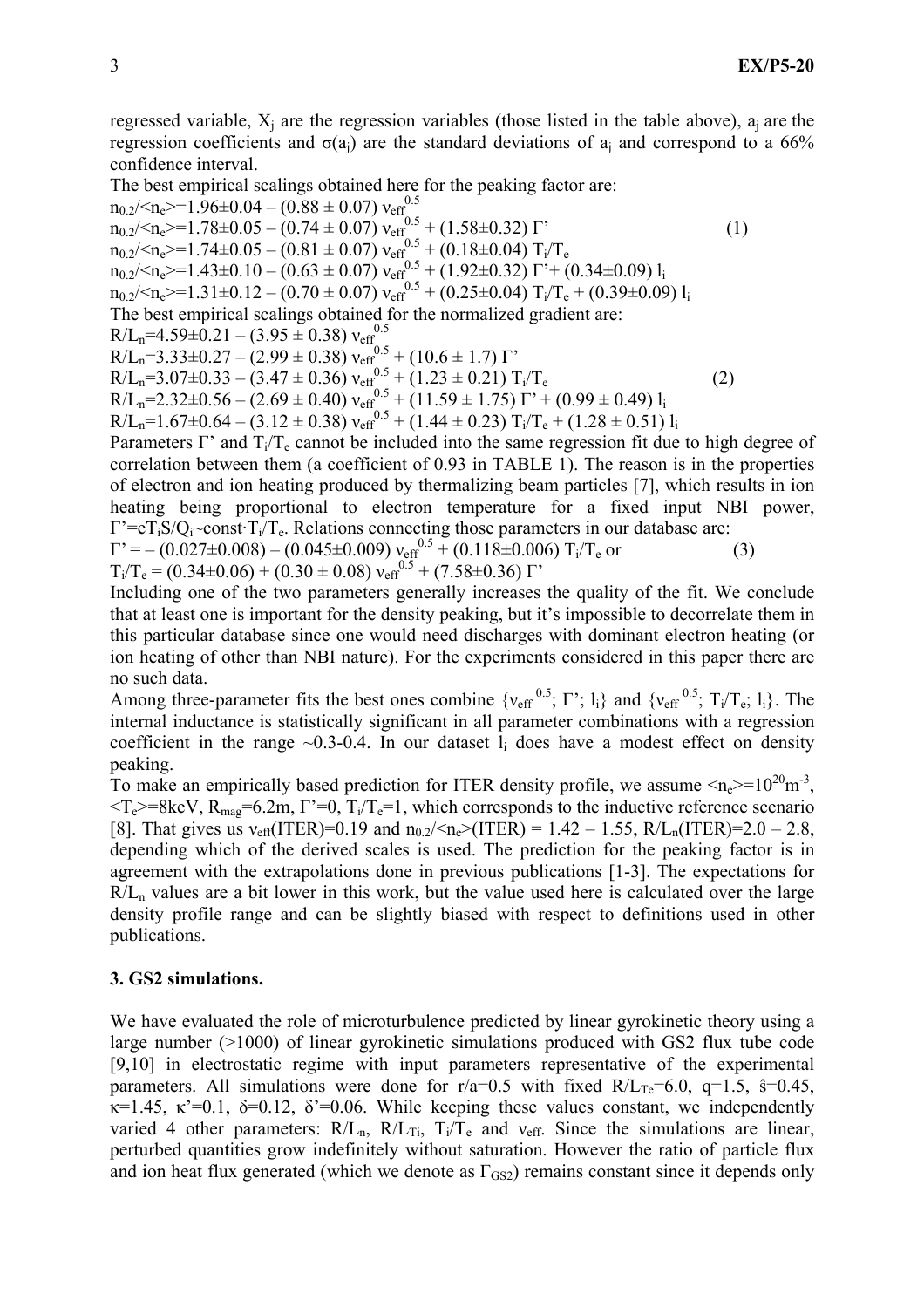on the mode structure and not on its final amplitude. This dimensionless value (ion heat flux is normalized by ion temperature) is the result of each particular GS2 run.



 $R/L_{Ti}=R/L_{Te}=6.0$ . Blue thin line approximation of  $\Gamma_{GS2}$  with formula (4)

 $k_y=0.1$ , 0.2,  $\ldots$  1.0 and the heat and particle fluxes generated were calculated for the mode with the highest linear growth rate (fastest mode number was varied between 0.3 and 0.6 for different plasma conditions). The real mode frequency in our simulations was always positive, which allows us to identify them as ITG modes.

Simulations were done for 10 values of

For the first group of simulations we used 13 values of νeff between 0.04 and 0.8, 4 values of  $T_i/T_e$  (0.75, 0.85, 1.0, 1.15), 5 values of  $R/L_n$  $(1.0, 1.8, 2.3, 2.8, 3.2),$  4 values of R/L<sub>Ti</sub>  $(6.0, 1.8, 2.3, 2.8, 3.2),$ 7.0, 8.0, 9.0). To facilitate the data analysis, we will split these simulations into 4 groups, corresponding to different  $R/L_{Ti}$  values and considered them separately.

In each of those groups,  $\Gamma_{GS2}$  is presented as a table as a function of the other three parameters:  $v_{\text{eff}}$ ,  $T_i/T_e$  and  $R/L_n$ . (FIG 2). To facilitate our comparison with the experimental results, we introduce an approximation for  $\Gamma_{GS2}$ . After some trial and error steps we found that  $\Gamma_{GS2}$  scales fairly linearly with  $T_i/T_e$ ,  $(v_{eff})^{1/2}$ ,  $(R/L_n)^{3/2}$  and  $(v_{eff})^{1/2}(R/L_n)^{3/2}$ :

$$
\Gamma_{GS2} = -0.146 + (0.0305 - 0.0081v_{eff}^{1/2})(R/L_n)^{3/2} + 0.1v_{eff}^{1/2} + 0.0524T_i/T_e
$$
\n(4)



FIG 3: Comparison of simulation (colored points) with experimental results (grey points). Different symbols correspond to different Γ'

FIG 4: expected  $R/L_n$  values in JET database for  $R/L_{Ti}$ =7.0, 8.0, 9.0 with respect to initial  $R/L_{Ti} = 6.0$  case.

The blue lines on FIG 2 correspond to  $\Gamma_{GS2}$  obtained from this simple fit. From this formula we can extract  $R/L_n$  as a function of other parameters:

$$
R/L_n = \left(\frac{0.146 + \Gamma_{GS2} - 0.0524 \frac{T_i}{T_e} - 0.1 \sqrt{\nu_{eff}}}{0.0305 - 0.0081 \sqrt{\nu_{eff}}}\right)^{2/3}
$$
(5)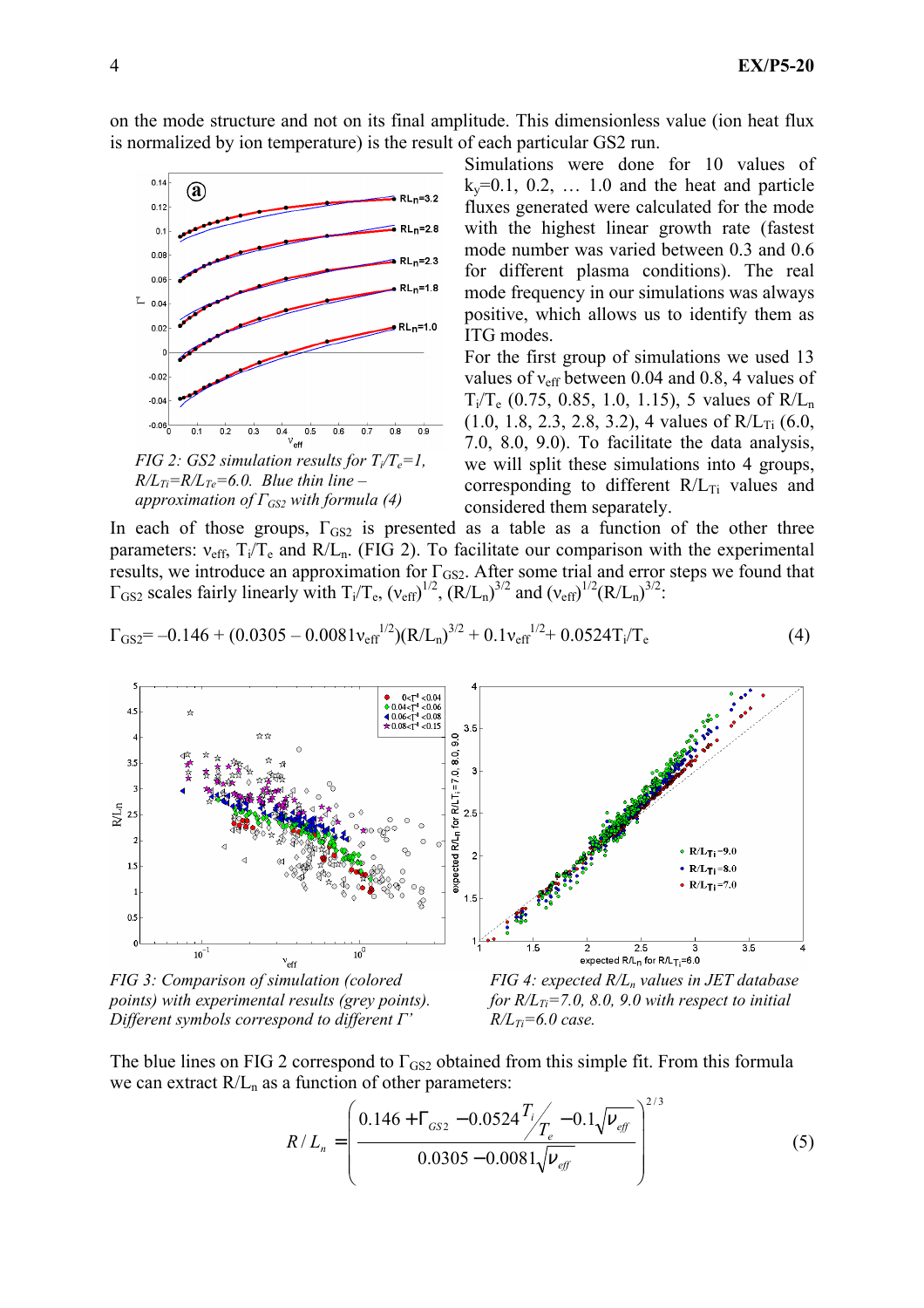The RMS deviation between real and approximated  $R/L_n$  values is  $\sim 0.066$  and the maximum deviation found is 0.23 (at  $R/L_n \sim 1.0$ ).

Note that  $\Gamma$ <sub>GS2</sub> and Γ' have the same definition, so we can substitute Γ' values to formula (5) to make a direct comparison with the experiment.

On FIG. 3 the normalized density gradient values obtained via formula 5 using experimental  $Γ'$ ,  $v_{\text{eff}}$  and  $T_i/T_e$  parameters are plotted in color on top of the real measured R/L<sub>n</sub> (grey points). There is good quantitative agreement between experimental and simulation predicted values, which comprises the same kind of scaling with effective collisionality. To compare GS2 simulation results with the linear empirical scaling we must exclude Γ' or  $T_i/T_e$  from (5) using relations (3) which describes their experimental cross-dependence. After that we evaluate the linear coefficients by calculating the partial derivatives.

$$
\frac{\partial (R/L_n)}{\partial (T_i/T_e)} = 1.43 \pm 0.26 , \qquad \frac{\partial (R/L_n)}{\partial (\Gamma')} = 13.1 \pm 2.4
$$
  

$$
\frac{\partial (R/L_n)}{\partial (\sqrt{v_{\text{eff}}})} = 3.15 \pm 0.57 \text{ for the fit with } T_i/T_e \text{ and } v_{\text{eff}}^{1/2} (\Gamma' \text{ excluded}).
$$
  

$$
\frac{\partial (R/L_n)}{\partial (\sqrt{v_{\text{eff}}})} = 2.51 \pm 0.45 \text{ for the fit with } \Gamma' \text{ and } v_{\text{eff}}^{1/2} (\Gamma_i/T_e \text{ excluded}).
$$

Uncertainty interval corresponds to variations of  $R/L_n=1.0-3.0$ . Comparing with the empirical scalings (2) one can see that the GS2 simulations show a parametric dependence very similar to the experimental one.

#### 3.1. Simulation results for different  $R/L_T$  values

In the above we considered only the simulations with  $R/L_{Te}=R/L_{Ti}=6.0$ . To estimate the effect of different  $R/L_{Ti}$  values on the predicted density gradients we will construct the functions  $R/L_n=f(\Gamma',T_i/T_e,v_{eff})$  by analogy with (5) for other  $R/L_{Ti}$  values (7.0, 8.0, 9.0) and compare their output for JET experimental  $\Gamma$ ',  $T_i/T_e$  and  $v_{\text{eff}}$  parameters.

$$
R/L_{T_i} = 7.0: \ \ R/L_n = \left(\frac{0.12 + \Gamma - 0.0511 \frac{T_i}{T_e} - 0.082 \sqrt{\nu_{\text{eff}}}}{0.0247 - 0.0057 \sqrt{\nu_{\text{eff}}}}\right)^{2/3} \text{RMS} = 0.046 \tag{7}
$$

$$
R/L_{T_i} = 8.0: R/L_n = \left(\frac{0.101 + \Gamma' - 0.049 \frac{T_i}{T_e} - 0.07 \sqrt{\nu_{\text{eff}}}}{0.0208 - 0.0042 \sqrt{\nu_{\text{eff}}}}\right)^{2/3} \text{RMS} = 0.045
$$
 (8)

$$
R/L_{T_i} = 9.0: R/L_n = \left(\frac{0.087 + \Gamma - 0.047 \frac{T_i}{T_e} - 0.062 \sqrt{\nu_{\text{eff}}}}{0.018 - 0.0032 \sqrt{\nu_{\text{eff}}}}\right)^{2/3} \text{RMS} = 0.05
$$
\n(9)

On FIG 4 we plot expected  $R/L<sub>n</sub>$  values for various ion temperature gradients (obtained with expressions 7-9) as a function of the values expected for  $R/L_{Ti}=6$ , our base case. The difference is noticeable at higher density gradients where  $R/L_n$  increases with  $R/L_{Ti}$ . At intermediate gradient values more typical for JET, there is no difference between various  $R/L_{Ti}$  cases and at the lowest  $R/L_n$  a weak inverse tendency is observed. Cross-correlation coefficient between  $R/L_n$  values calculated by formulas (5),(7-9) using JET experimental parameters and corresponding  $R/L_{Ti}$  values 6.0÷9.0 gives a factor of 0.18 for the cases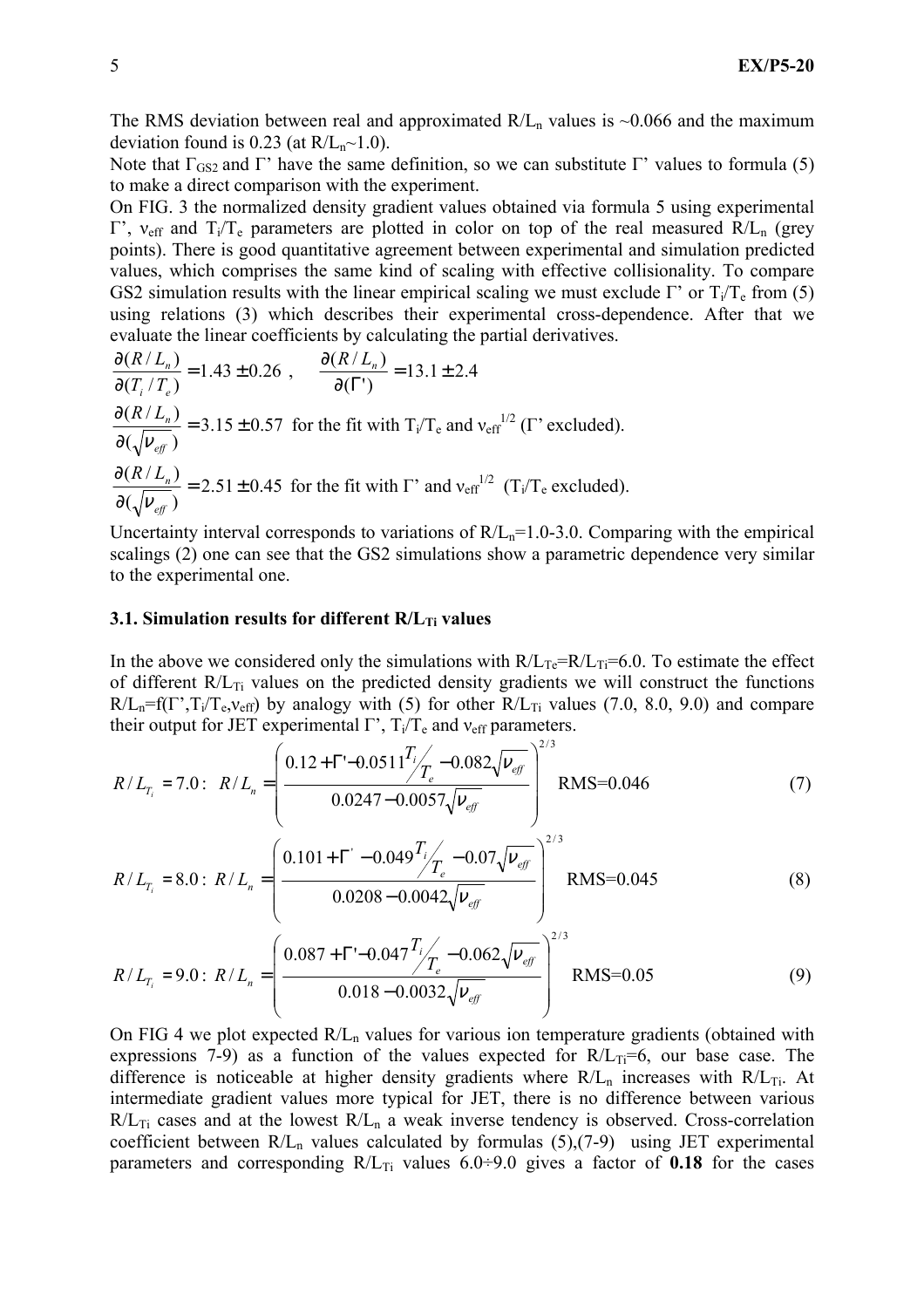$v_{\text{eff}}$  < 0.5. So from the GS2 simulations we do not expect any noticeable R/L<sub>Ti</sub> dependence for considered JET plasma conditions. This is consistent with our observations.

### 3.2. Shear dependence in simulations and experiment.

In the empirical scaling (3) we used the internal inductance as a characteristic of safety factor profile, since this value is the easiest to obtain. In the simulations only local values of magnetic shear  $\hat{s}$  can be used, so we establish a relation between  $l_i$  and  $\hat{s} = dq/dr \cdot r/q$  in our database to compare the GS2 results with the experiment:  $\hat{s}(0.5) \approx -0.35+0.92$  l<sub>i</sub>. The q profile was taken from the equilibrium code EFIT. That is very basic estimation, but only this one is available on a routine basis.

To estimate the effect of ŝ in the simulation results, a separate smaller set of GS2 runs was produced. Three parameters were varied:  $R/L_n$  (1.8, 2.3, 2.8, 3.2),  $v_{\text{eff}}$  (9 values between 0.03 and 0.8) and ŝ (0.0, 0.3, 0.6, 0.9).

An example of the simulation results one can see on FIG 5. Higher shear always leads to lower particle fluxes needed to maintain given density gradient, so higher mid-radius shear and as a consequence higher  $l_i$  should lead to stronger peaking.

Linear regression of  $R/L_n$  versus other parameters in this simulations group gives us an estimation of ŝ effect on density gradient:

 $\frac{\partial (R/L_n)}{\partial \phi}(k) \sim 1.0$ , which transforms into  $\frac{\partial (R/L_n)}{\partial \phi}(k) \sim 0.90$  $\partial(\hat{s})$  $(l_i)$  $(R / L_n)$ i n l  $R/L$ ∂  $\frac{\partial (R/L_n)}{\partial (R)}$  ~ 0.90 if we use the relation between  $\hat{s}(0.5)$ 

and li obtained from the database. We conclude that the GS2 linear simulations and JET observations agree within the error bars on the shear dependence too.



 $FIG 5: \Gamma'$  from  $GS2$  simulations with different  $R/L_n$  and  $\hat{s}$  inputs.  $T_i/T_e=1$ ,  $R/L_{Ti}=R/L_{Te}=6.0$ 

FIG.6:  $R/L_n$  estimation for  $\Gamma'=0$  and  $T_i=T_e$ 

#### 3.3 Extrapolation of the simulations results to  $\Gamma$ '=0,  $T_i/T_e$ =1 plasmas.

No particle source and  $T_i = T_e$  condition is especially interesting since these parameters are expected for ITER plasmas. Fixing  $\Gamma = 0$  and  $T_i/T_e = 1$  values in formula (5) we can calculate the expected density gradient as a function of collisionality (FIG 6). For ITER collisionality,  $v_{\text{eff}}$  $\sim$ 0.19, the expected value is R/L<sub>n</sub>(ITER) $\sim$ 1.7

That is slightly lower than the values evaluated from empirical scalings (2) which predict the gradient to be in the range 2-3, depending on which scaling expression is used.

We should however keep in mind that according to GS2, both  $\Gamma'$  and  $T_i/T_e$  play a role. An experimental extrapolation based on a database, where like in the present one, these two quantities are strongly correlated, is therefore likely to suffer from uncertainties.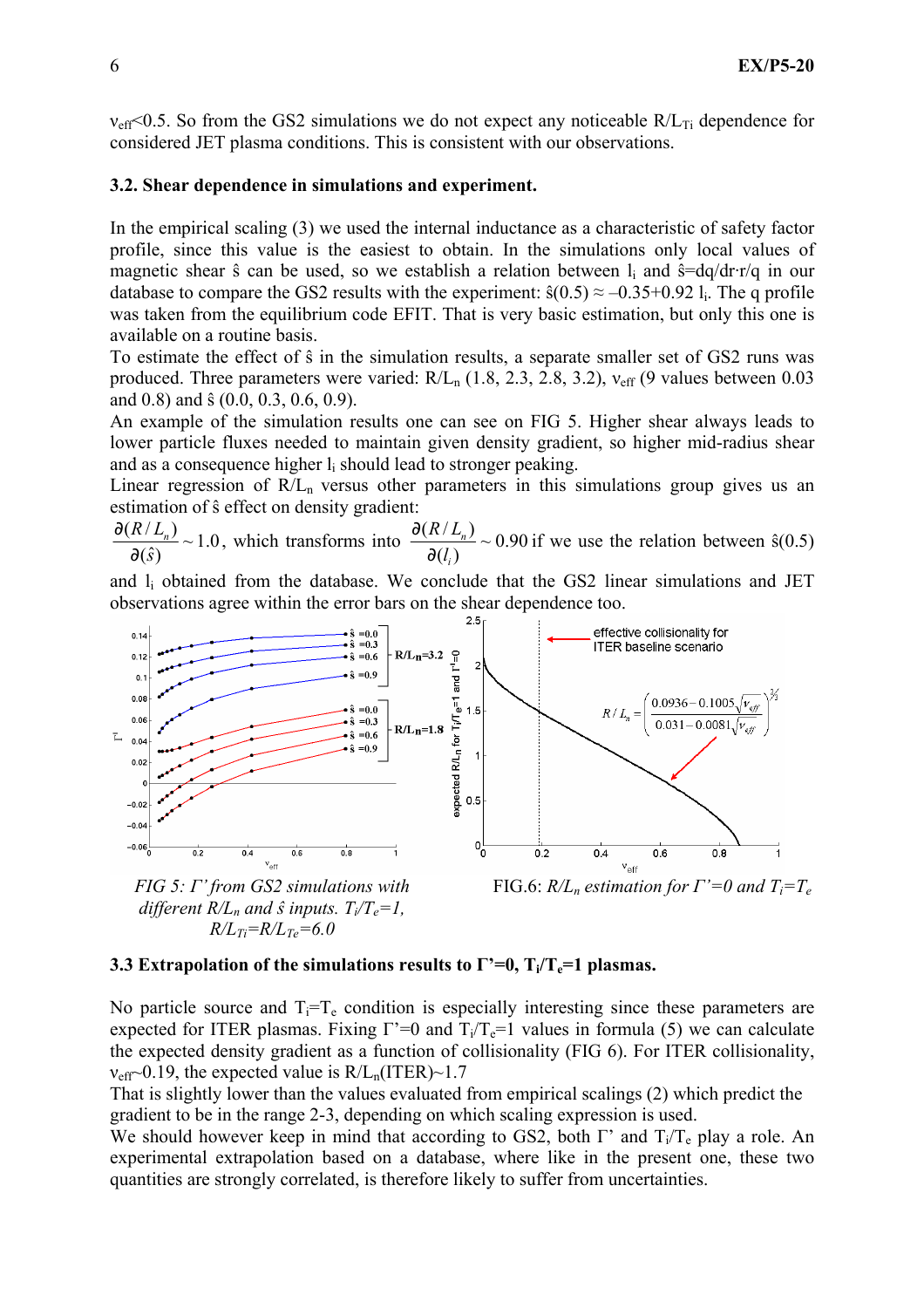### 4. Comparison with previous simulation results and non-linear GYRO run.

Study of GS2 simulation results with respect to particle transport in tokamaks was already done in [11]. According to these results, the particle flux produced by ITG turbulence is directed outwards for all realistic collisionality values, which appeared to be in contradiction with experimental observations. The main difference between the two studies is the part of  $k_y$ spectrum which was considered. In the previous work the focus was on linear modes with maximum  $\gamma/k_{\perp}^2$ . This quasilinear method was motivated by nonlinear simulations of ITG/TEM turbulence in the collisionless limit [12], which identified the peak of heat and particle transport to match the maximum of  $\gamma/k_{\perp}^2$ .

But the recently done GYRO simulations have shown that in a collisional case the actual nonlinear spectrum is more complex and cannot be represented by  $\gamma/k_{\perp}^2$  curve. On FIG 7 the result of a GYRO run is drawn. This was in electrostatic regime, local Miller equilibrium, box size L<sub>x</sub>=82 $\rho^*$ , L<sub>y</sub>=148 $\rho^*$  with resolution  $\Delta x=0.58$   $\rho^*$ , 64 toroidal modes between  $k_{\theta} \rho^*(\text{min})=0.043$  and  $k_{\theta} \rho^*(\text{max})=2.68$ . Physical parameters:  $R/L_{Ti}=R/L_{Te}=6.12$ ,  $T_i/T_e=1$ ,  $\hat{s}$ =1.12, q=1.33, κ=1.38, δ=0.03, Z<sub>eff</sub>=2, ν<sub>ei</sub>(GYRO)= ν<sub>ei</sub> (a/c<sub>s</sub>)=0.018, which corresponds to  $v_{\text{eff}}$  0.2.



Fig 7: non-linear GYRO simulation result top-left: heat and particle fluxes vs time. top-right: particle over heat flux vs time bottom-left:  $k_y$  spectrum for the heat flux bottom-right:  $k_y$  spectrum for the part. flux

For these plasma parameters the total particle flux calculated by GYRO is about zero, which means the input density gradient  $R/L_n$  is stationary. This is in a fair agreement with the linear GS2 prediction based on the fastest growth rate mode (FIG. 6). The difference between two quasilinear approaches can be easily understood from the particle flux spectrum (FIG 7, bottom-right). Low  $k_v$  modes produce outward flux, while shorter wavelengths correspond to the inward part. So focusing linear analysis on the maximum of  $\gamma/k_{\perp}^2$  (k<sub>y</sub>~0.1-0.2) would give us a particle flux directed outwards. At the same time the mode with maximum  $\gamma$  is pretty much in the middle between the outward and inward branches, and in this particular case it agrees with the non-linear result.